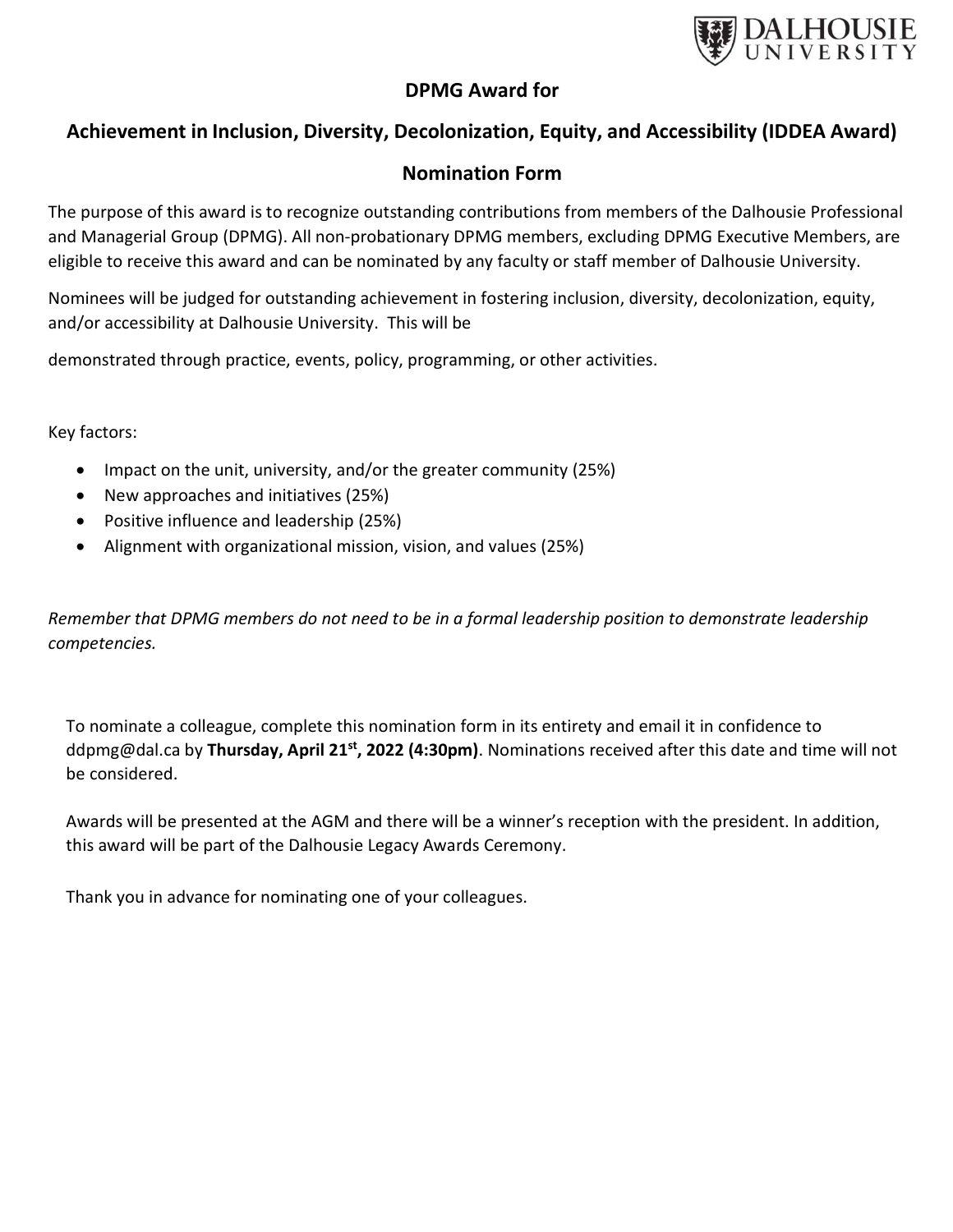

A complete nomination package will consist of the following four parts, which are further described below:

- $\bullet$  Part 1 Nomination
- $\bullet$  Part 2 Supporters
- Part 3 Information from Nominator to support nominee (maximum 5 pages double spaced)
- Part 4 One letter in support of the nomination (maximum 2 pages double spaced per letter)

Please submit your complete nomination package as a single PDF file.

#### Part 1 – NOMINATION

Nominee:

Name Position/Title Unit, Department/Faculty Dalhousie Email Address <u> 1989 - Johann Barn, mars ann an t-Amhain Aonaich an t-Aonaich an t-Aonaich an t-Aonaich an t-Aonaich ann an t-</u> Date of hire into DPMG\*

\* This will be verified with Human Resources to validate nominees hired into a DPMG position on or after June 1, 2016 for the purposes of awarding the Early Career Award category. This information is not required if the nominee has been a DPMG member prior to June 1, 2016.

#### Submitted By:

|                                        |             |              | Name                     |  |
|----------------------------------------|-------------|--------------|--------------------------|--|
|                                        |             |              | Position/Title           |  |
|                                        |             |              | Unit, Department/Faculty |  |
|                                        |             |              | Dalhousie Email Address  |  |
| $\Box$ Supervisor $\Box$ Direct report | $\Box$ Peer | $\Box$ Other | Relation to nominee      |  |

### Part 2 - **SUPPORTERS**

Below, please list one other employees who has agreed to support the nomination. Letters of support from them must be included in the nomination package.

|                                        |             |              | <b>Name</b>              |  |
|----------------------------------------|-------------|--------------|--------------------------|--|
|                                        |             |              | Position/Title           |  |
|                                        |             |              | Unit, Department/Faculty |  |
|                                        |             |              | Dalhousie Email Address  |  |
| $\Box$ Supervisor $\Box$ Direct report | $\Box$ Peer | $\Box$ Other | Relation to nominee      |  |